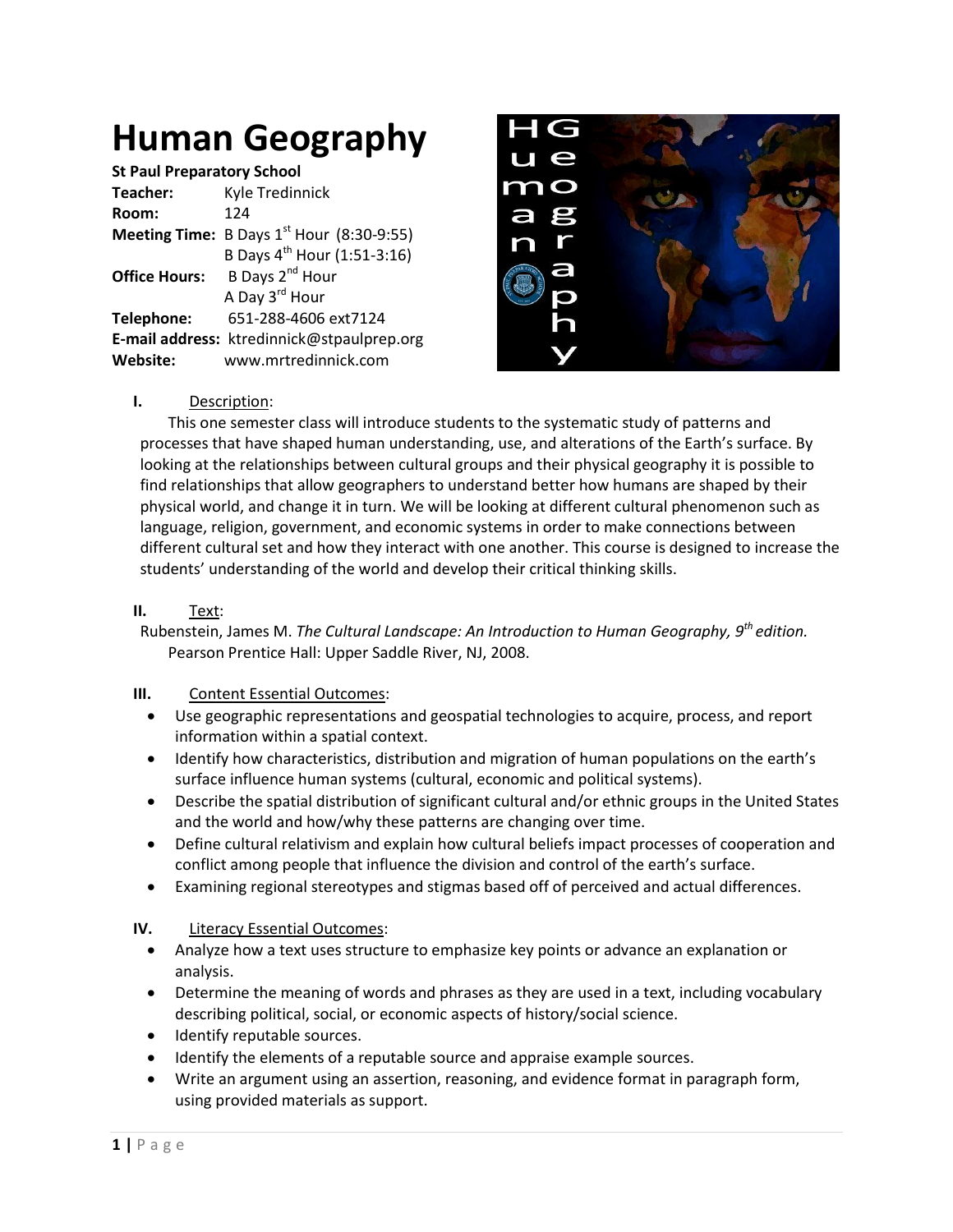## **V.** Course Content Objectives:

- Students identify environmental concerns of Yellowstone national park that are created by humans and they come up with a report on how to fix the problem and the long term implications of their decisions.
- Students examine different political and social maps which will then use as a way to foster discussion as a class about the different cultural, political, and environmental implications of them all.
- Students are given an Iron-Ore, Coal, and Population density map of Great Britain and they need to design the steel industry by connecting all three. Students use the maps to place different elements and then need to report in writing and verbally to the class on their justifications for their placements.
- Students watch a movie about the different environmental and population factors that go into the development of a city. Formative assessment of assignment sheets is used for immediate checks of understanding.
- Students will watch and reflect on two movies about the destruction of the environment for the purpose of industry/agriculture. Students will need to evaluate how humans have negative impacts on the environment which in-turn has negative impacts on them.
- Students examine different political and social maps which will then use as a way to foster discussion as a class about the different cultural, political, and environmental implications of them all.
- Students will examine and record observations of weekly food and material expenditures and diets of different families around the world. Their observations will be checked for completion and depth of understanding.
- Students examine different political and social maps which will then use as a way to foster discussion as a class about the different cultural, political, and environmental implications of them all.
- By examining different regions of the United States and their cultural values. By looking at things like cuisine, customs, and language, as well as demographic information we can compare students pre-conceived notions to reality.

## **VI.** Course Literacy Objectives:

- Students will complete worksheets on articles where they summarize and analyze the key points of the article.
- Students are given a number of essential class based vocabulary words which they will be required to use in a number of formative assessments throughout the course of the unit, and then again in unit tests throughout the course of the year.
- In the final project students are required to find information about countries, using reputable sources provided by the teacher. They include their sources so they can be reviewed for accuracy.
- Students observe differences between non-reputable (Wikipedia) and reputable (CIA World Fact book) sources. Students are required to use reputable assignments in a number formative assignments as well as their final project.
- Students must come to a conclusion about the detrimental impacts of humans on the environment using in-class materials to form their support. Assignment is discussed and graded in class.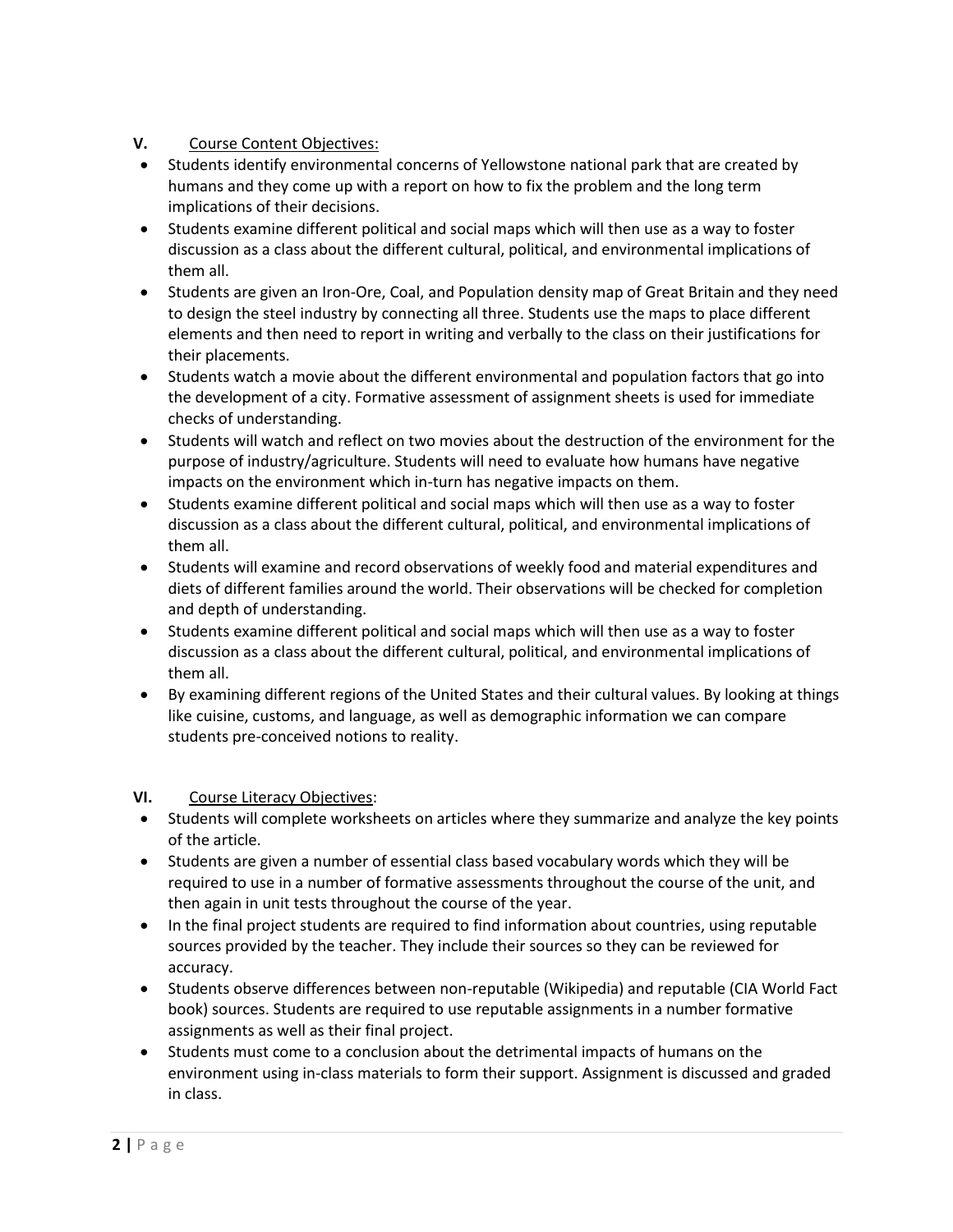## **VII.** Classroom Policies**:**

- Students need to be respectful to the teacher, other students, themselves, and the classroom.
- Students will be required to do their best every day.
- Students will be required to ask questions, complete work on time, come to class on time with the correct materials, and take the time to help other students.
	- o *Late work will be reduced to 85% at time it is due, 75% the next class period,50% two class periods later, no credit afterward.*
		- *Any student caught copying another student's assignments will be given a 0 on the Assignment and may face additional consequences.*
	- o *Students who miss a test with an excused absence will have to arrange a time with Mr. Tredinnick within 2 class periods to make it up. (Lunch, Before or After school)*
	- o **Tests missed with an unexcused absence or Tardy will not be allowed to be made up**
- Students will need to bring a pen/pencil, notebook, journal, and textbook to class every day.
- Students will be required to speak English in the class.
- Cell Phones and other electronics need to be put away by the time the bell rings!
	- $\circ$  Any electronics remaining in use will be confiscated for the class period for the first offense, and the rest of the day for any offense after that.
	- $\circ$  Failure to do so will be viewed as insubordination and be referred to Principal.
	- $\circ$  If you are expecting an important call you must have a note from the front desk authorizing you to take it.
	- o Electronics used for classroom use (dictionaries, taking notes, etc…) will be assessed at the teacher's discretion.

#### **VIII.** Language Requirements:

- Students will be required articulate their ideas about geographical ideas in written essays, and opinion papers throughout the course of the year.
- Students will evaluate geographical problems and provide their opinions in class discussions and in debates.
- Students will expand their understanding of the concepts of Human Geography through readings in their textbook and additional readings given by the instructor throughout the course of the year.
- Students will practice their listening skills by listening to lectures, the ideas of others students, guest speakers, and different types of media.

#### **IX.** Resources**:**

- World Factbook, Central Intelligence Agency
- *The Lorax*, by Dr. Seuss
- United States Census Bureau
- National Geographic
- *Urbanized*, Directed by Gary Hustwit
- *Letters from Karelia*, Directed by Kelly Saxberg

#### **X.** Examinations/Assessments**:**

- Students will have quizzes randomly throughout the course of the semester
- Students will have a test at the end of each unit.
	- o Each test will be worth a total of 30 points.

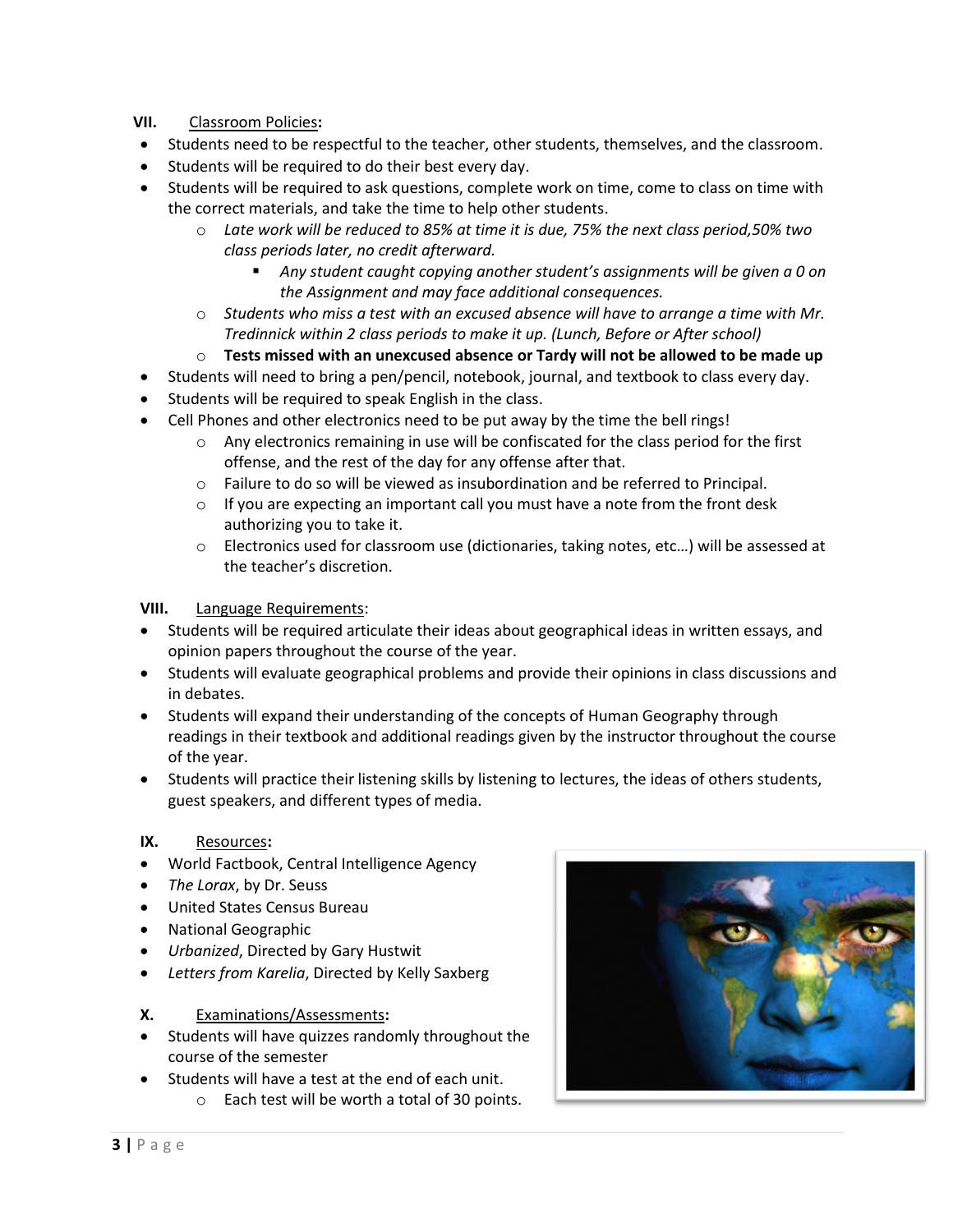- Students will have a Semester final project.
	- o Project will require students to use knowledge from entire semester to complete.
	- o Worth a total of 30 Points
- Students will have a variety of homework assignments throughout the course of the semester including, but not limited to, writing assignments, projects, worksheets, and readings.

#### **XI.** Participation Policy

- Student will be given one warning per class period (depending on infraction)
- Students will lose a minimum of 1 participation point for each infraction after that
	- o Can be more based on severity of infraction
- Students can lose point for the following (but not limited to) reason
	- o Swearing, tardiness, unexcused absences, talking, throwing objects, disrespecting other students or teacher, using cell phone or other electronics, being off task, failure to come prepared to class, sleeping
	- o Anything else that disrupts the learning environment.

#### **XII.** Grading Scale**:**

|  | $\mathbf{A}$ | -в |                                                 | C. |  |                                      | Е.       |
|--|--------------|----|-------------------------------------------------|----|--|--------------------------------------|----------|
|  |              |    | + - + - + + -                                   |    |  |                                      |          |
|  |              |    | 97- 94- 90- 87- 84- 80- 77- 74- 70- 67- 64- 60- |    |  |                                      | Below 60 |
|  |              |    |                                                 |    |  | 100 96 93 89 86 83 79 76 73 69 66 63 | Percent  |

#### **XIII.** Evaluation**:**

- Class Participation 10 percent
	- o 10 points every 4 weeks for a total of 40 points
- Homework 45 percent
- Tests and Quizzes 45 percent

#### **XIV.** Units:

- 1. Population and Migration (6 weeks)
- 2. Urbanization (2 weeks)
- 3. Geography of Culture (5 Weeks)
- 4. Geography of Economic Activity and Development (5 weeks)

# **XV.** Course Schedule: **Meek Required Reading Required Reading** 1 Syllabus and course requirements 2 Basics of Geography Chpt 1 **3 Population Chpt 2 Chpt 2** 4 Migration Chpt 3 5 Review and Test Review all Readings Unit I Test – Feb 19<sup>th</sup> 6 Urbanization Chpt 13 7 Urbanization Chpt 14 8 **8 Example 2** Finish Urbanization/Review **Review Review all Readings**